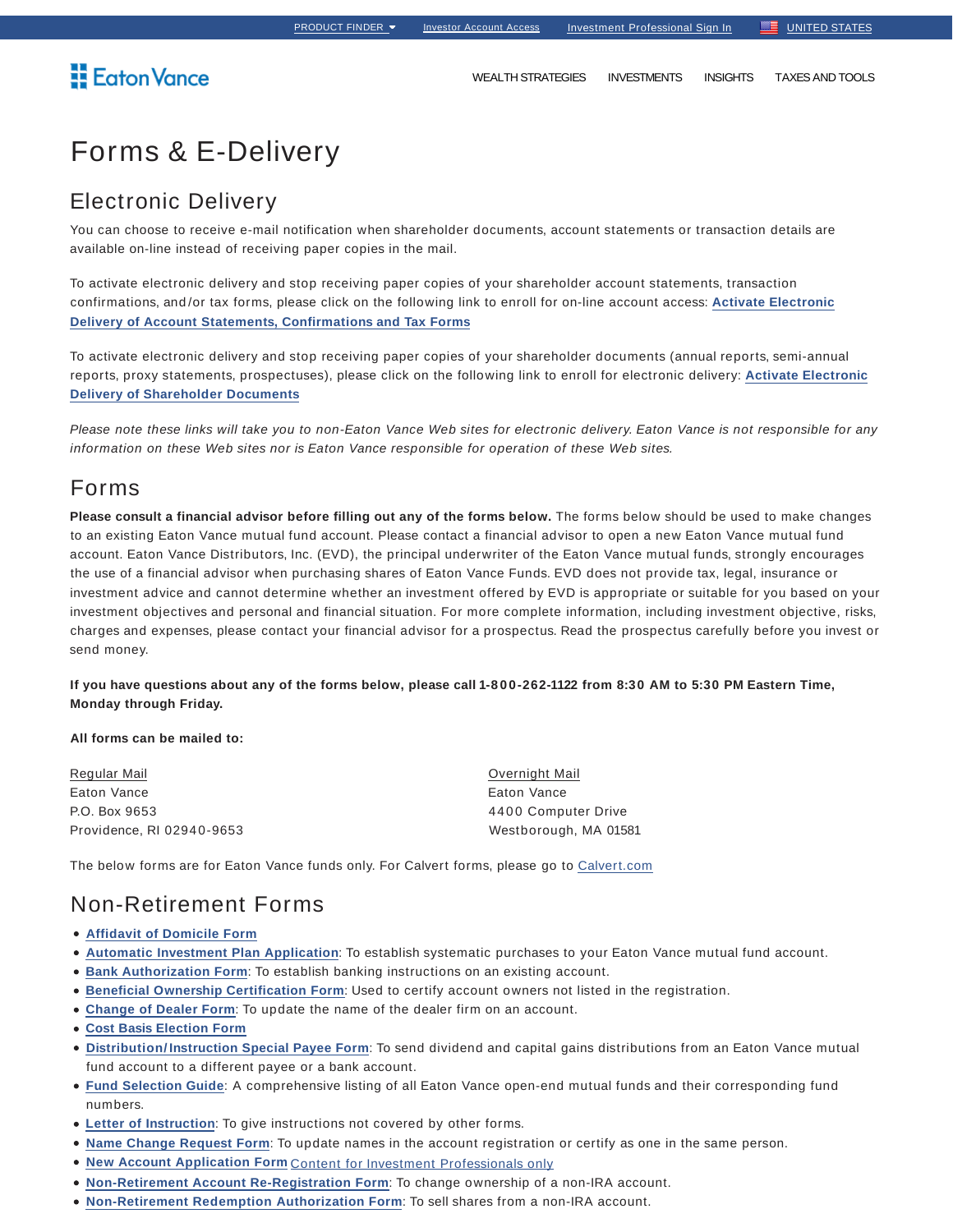- **Systematic Withdrawal Plan Application**: To establish systematic payments from your Eaton Vance mutual fund account to the mailing address on file, a different payee or a bank account.
- **Third Party Mailing Address Form for Duplicate Account Statements**: To allow a duplicate account statement to be mailed to a different address than shown on the account.
- **Transfer on Death Application**
- **UTMA/UGMA Change of Account Registration**

### Retirement Forms

- **4 03(b) Beneficiary Form**: To add or change beneficiaries to an existing 403(b) account.
- **IRA Designation of Beneficiary**: To add or change beneficiaries to an existing Eaton Vance IRA account.
- **IRA Distribution Request Form**: To redeem from an IRA account.
- **IRA Required Minimum Distribution Form**: To request a Required Minimum Distribution from an IRA account.
- **IRA Transfer of Assets Direct Rollover & Rollover Certification**: To rollover IRA assets.
- **Disclaimer and Affidavit of Designated Beneficiary Form**: To disclaim, renounce and refuse to accept the right of inherited assets.
- **Inherited IRA Affidavit of Domicile**
- **Inherited IRA Application for Non-Spouse, Trust, Estate or Entity**: To establish an Inherited IRA.
- **Inherited IRA Distribution Form**: To request a one-time redemption, establish systematic redemptions, or to request RMD calculated pay-outs.
- **Inherited IRA TOA Direct Rollover Form**: Used for inherited IRA trustee-to-trustee transfers.
- **IRA Inheritance Request Form Non-Spouse, Trust, Estate of Entity Beneficiary**
- **IRA Inheritance Request Form Spouse Beneficiary**
- **Qualified Charitable Distribution Request Form**: To request a Qualified Charitable Distribution from your IRA.
- **Roth IRA Conversion Form External**: To convert a non-Eaton Vance IRA to a Roth IRA.
- **Roth IRA Conversion From Internal**: To convert an Eaton Vance IRA to a Roth IRA.
- **Traditional & Roth Individual Retirement Account Application**: To establish a Traditional or Roth IRA.
- **Self-Certification for Acceptance of Late Rollover Contribution**

## **E**aton Vance

| E Ectoria<br><b>HEADQUARTERS</b><br><b>Two International Place</b><br>Boston, MA 02110 | <b>Investments</b>                         | <b>Insights</b>                                              | <b>Taxes &amp; Tools</b>                                        | <b>Resources</b>                           |
|----------------------------------------------------------------------------------------|--------------------------------------------|--------------------------------------------------------------|-----------------------------------------------------------------|--------------------------------------------|
|                                                                                        | <b>Eaton Vance Funds</b>                   | <b>Advisory Blog</b>                                         | <b>Investment Tax Center</b>                                    | Forms & E-Delivery                         |
|                                                                                        | <b>Parametric Funds</b>                    | <b>Monthly Market Monitor</b>                                | <b>Tax Information</b>                                          | Mutual Funds & Abandoned                   |
|                                                                                        | <b>Calvert Funds</b>                       | <b>Market Update</b>                                         | <b>Investment Tax Calculator</b>                                | Property                                   |
|                                                                                        | <b>Separately Managed</b><br>Accounts      | EventsContent for<br><b>Investment Professionals</b><br>only | <b>Laddered Investing Interest</b><br><b>Rate Scenario Tool</b> | <b>DST Vision</b><br><b>AdvisorCentral</b> |
|                                                                                        | Closed-End Funds and Term<br><b>Trusts</b> | The Advisor Institute                                        | <b>Concentrated Stock Position</b><br>Calculator                |                                            |
|                                                                                        |                                            |                                                              | <b>Tax-Equivalent Yield</b><br>Calculator                       |                                            |
|                                                                                        |                                            |                                                              |                                                                 |                                            |

Accessibility | Business Continuity | Privacy & Security | Terms & Conditions | Careers | Contact | Investor Account Access

in **y ⊠ ⊖** 

To report a website vulnerability, please go to Responsible Disclosure.

Eaton Vance is part of Morgan Stanley Investment Management, the asset management division of Morgan Stanley.

For USA PATRIOT Act Disclosure Notice please click here.

This image indicates content designed specifically for Financial Advisors / Investment Professionals. This material is not to be used with the public.

Before investing in any Eaton Vance fund, prospective investors should consider carefully the investment objective(s), risks, and charges and expenses. For open-end mutual funds, the current prospectus contains this and other information. To obtain a mutual fund prospectus or summary prospectus and the most recent annual and semiannual shareholder reports, contact your financial advisor or download a copy **here**. Read the prospectus carefully before you invest or send money.